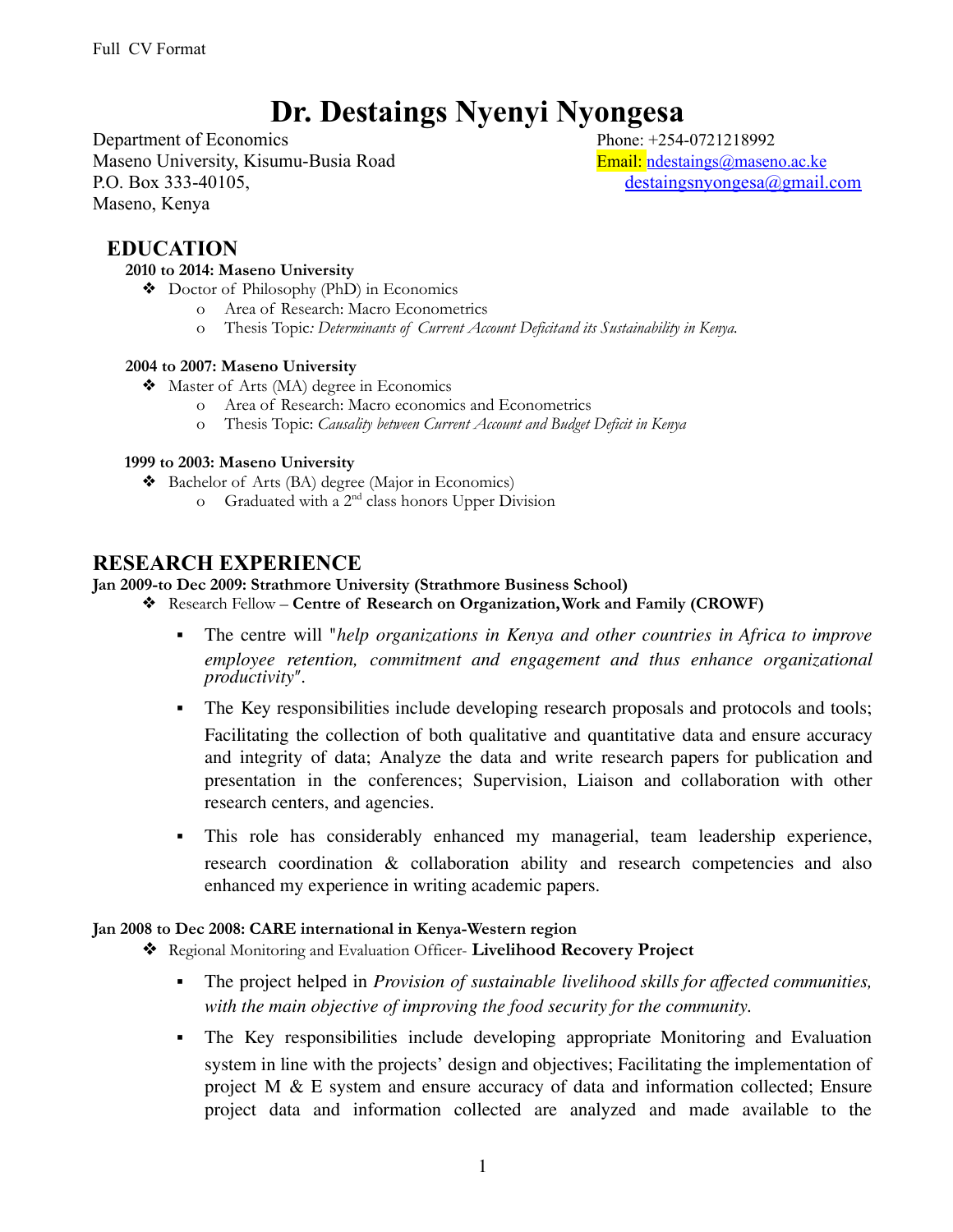management in a form usable for decision-making; Supervision, Liaison and collaboration with other projects, and agencies.

- This role considerably enhanced my managerial leadership experience, project coordination & collaboration ability and M&E competencies and also enhanced my experience in donor report writing requirements and rules and regulations of ECHO.
- Achievements; Successfully conducted Vulnerability Assessment (Baseline Survey), targeted and profiled beneficiaries, Setup and implemented the Agriculture input voucher system; and conducted the Project final evaluation.

#### **Jan 2007 to Dec 2007: Safe Water and AIDS Project (SWAP) –Centre for Disease Control (CDC)-Kisumu**

- ❖ Monitoring and Evaluation Officer
	- The project helped in *preventing and controlling water related diseases through Safe Water components; improving the health of people living with HIV and HIV support groups, as well as that of the general public by promoting the use and social marketing of safe water and health products and also help in generating income for HIV positive women and Support groups though microfinance group loan.*
	- The key responsibilities included designing and Maintaining of  $M\&E$  systems; planning monitoring and evaluation exercise; formulation of M&E Tools; Conducting M&E of project activities; Data Analysis and Interpretation; Writing Project Annual reports and M&E periodic reports.
	- In this assignment, I developed skills in community based health and facilitating local communities in actively seeking solutions. I also had a rich exposition and interactions with persons living with HIV/AIDS. .More so it also enhanced my experience in donor report writing requirements of USAID and World Bank.
	- Achievements; successfully conducted studies that related to the social marketing and safe water products and the effect of Microfinance on HIV+ clients and tracked the loans and Savings of the clients.

#### **Jan 2006 to Dec 2006: Capacity Mobilization Project-Kenya**

- ❖ Research officer
	- Research title: *Human Resource for Health under the Emergency Workforce Mobilization Program.*
	- My key responsibilities included formulation of Research tools; Coordinating and Supervision of data collection; Managing data integrity and quality.
	- This task sharpened my ability to design tools, including pretesting and enhance my leadership and team work in the supervision of data collection and the programming and use of PDAs in collection of data
	- Achievements; successfully conducted the study to the end.

#### **Jan 2004-Dec 2004: MCIRC STUDY-Bungoma MOI UNIVERSITY. [Working under Prof R.C. Bailey of University of Illinois Chicago (USA) andDr. Omar B. Egesa-Moi University]**

❖ Research Assistant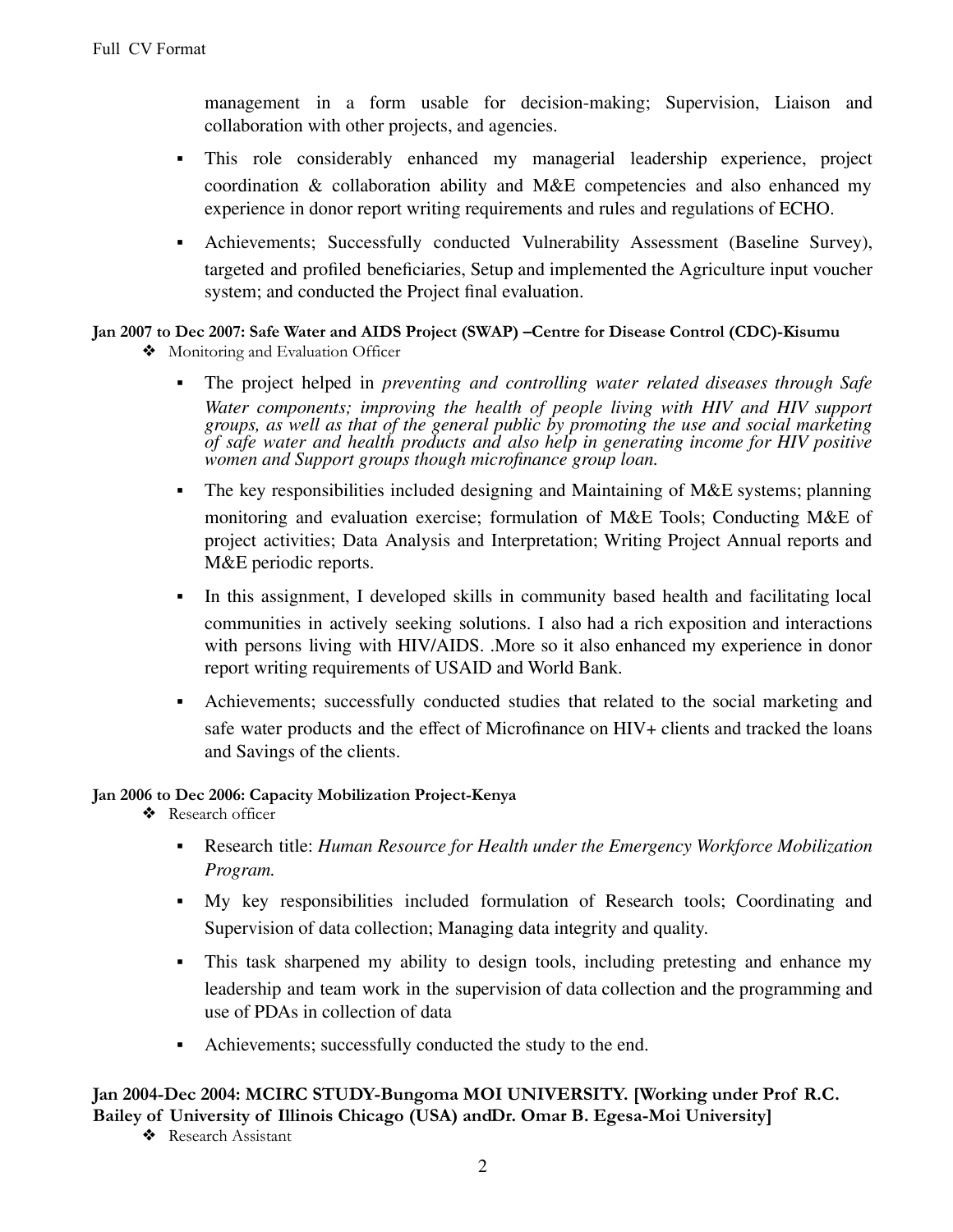- o Survey Title; *Assessment of clinical and Traditional Male Circumcision Services in Bungoma District, Kenya.*
- o My responsibilities included Facilitating Focus Discussion Groups, Verbatim Transcription of scripts, conducting interviews with key informants and samples, Observation of the samples and Data entry.
- o This helped me develop and sharpen my qualitative research skills of moderation/facilitation;note taking, transcriptions and the data collection. I also had a rich exposition and interact quit closely with the youths and children.

# **TEACHING EXPERIENCE**

## **Currently (August 2019): Maseno University -Department of Economics**

- ❖ Senior Lecturer
	- o Areas of teaching: Econometrics; Economic Policy Analysis, Economic Theory, Quantitative Methods and Research Methods.
	- o Supervisions of PhD and Masters Thesis and Projects
	- o This role has increasingly sharpened my facilitation skills, and helped me in connecting between the theory and practices at work and also enhanced my econometrics modeling skills.

#### **May 2014- July 2019: Maseno University -Department of Economics**

- ❖ Lecturer
	- o Areas of teaching: Econometrics; Economic Policy Analysis, Economic Theory, Quantitative Methods and Research Methods.
	- o Supervisions of PhD and Masters Thesis and Projects
	- o This role has increasingly sharpened my facilitation skills, and helped me in connecting between the theory and practices at work and also enhanced my econometrics modeling skills.
	- o Achievements; to date I have successfully imparted both Graduate and undergraduate students with a positive attitude towards quantitative and economics courses

### **Jan 2010-May 2014: Maseno University -Department of Economics**

- ❖ Assistant Lecturer
	- o Areas of teaching: Econometrics; Economic Policy Analysis, Economic Theory, Quantitative Methods and Research Methods.
	- o This role has increasingly sharpened my facilitation skills, and helped me in connecting between the theory and practices at work and also enhanced my econometrics modeling skills.
	- o Achievements; This role has increasingly sharpened my facilitation skills, and helped me in connecting between the theory and practices at work and also enhanced my econometrics modeling skills

# **HONORS AND AWARDS**

Awarded Maseno University Scholarship (2010-2014) to Pursue Doctor of Philosophy in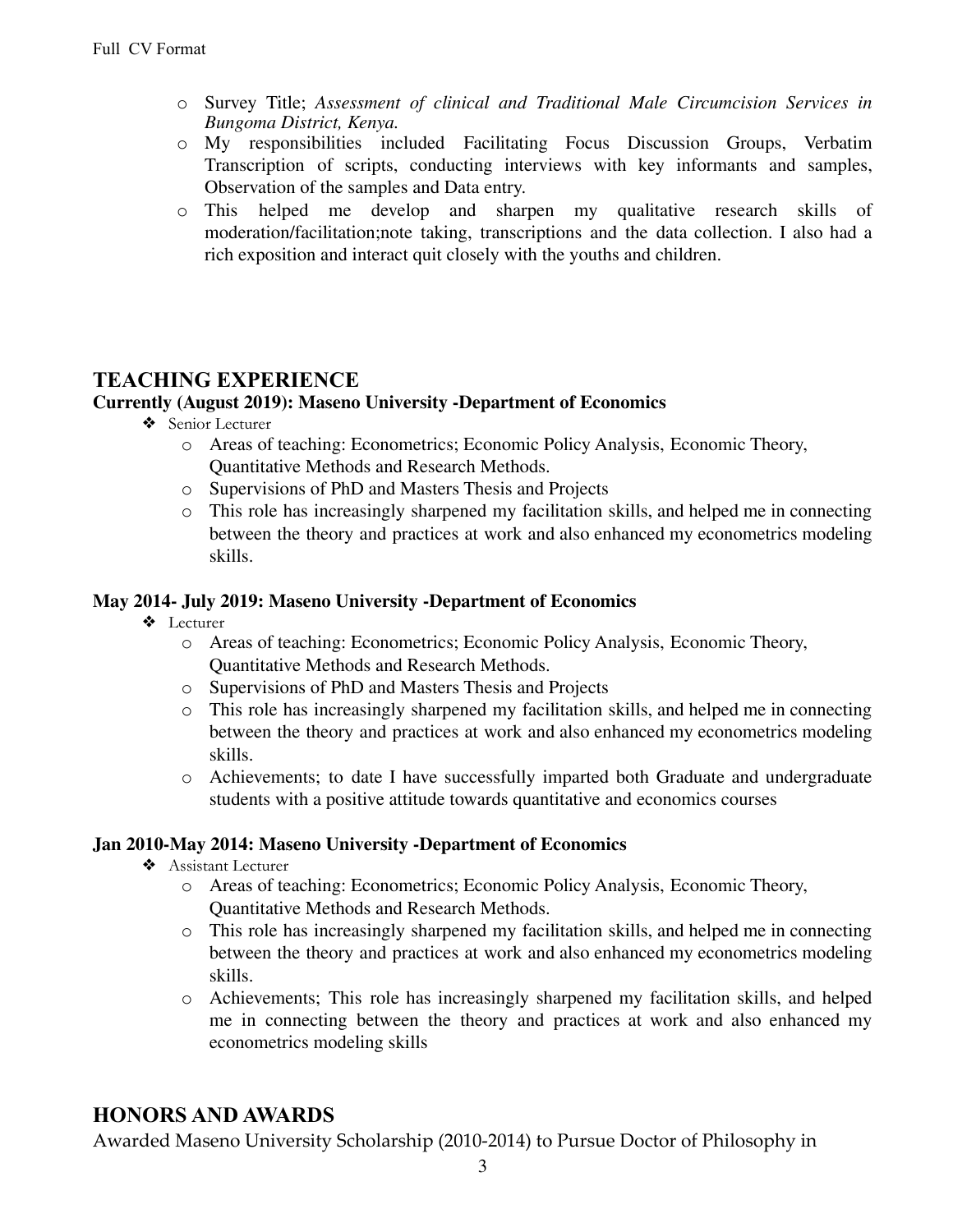Economics.

# **PROFESSIONAL MEMBERSHIP Full Member of Kenya Institute of Management (MKIM). Member of the Network of African Family Scholars (NAFS)**

# **SKILLS AND TRAINING**

**2018: Centre for Corporate Governance (CCG)** ❖ 178 th Corporate Governance Training Course for Directors **2018: Partnership for African Social and Governance Research and Institute of Development Studies (University of Sussex)** ❖ Advanced Research Design (ARD) ❖ Impact Evaluation. **2017: PricewaterhouseCoopers (PWC) and Salaries & Remuneration Commission** ❖ Job Analysis **2016: Kenya Institute of Supplies Management (KISM)**

❖ The Roles of the Accounting officer/CEO in the ProcurementProcess.

- **2016: College of Insurance**
	- ❖ Trustee Development Programme Kenya (TDPK)
- **2015: Kenya Institute of Management (KIM)**
	- ❖ Certification in Environmental Impact Assessment

#### **2014: Partnership for African Social and Governance Research (PASGR).**

- ❖ Lead Instructor in delivery of Master of Researchand Public Policy Courses
- **2013: IZA/African Economic Research Consortium**
	- ❖ Evaluation of Training Programs
- **2013: Partnership for African Social and Governance Research (PASGR).**
	- ❖ Orientation to Case Study Teaching Course (OCST)
	- ❖ Alternative Pedagogical Approaches Course
- **2013: Kenya Institute of Management.**

❖ Corporate Governance

#### **2008: Kenya Institute of Social Work and CommunityDev.**

❖ Trained in Participatory Assessment, Monitoring and Evaluation of Project

# **LEADERSHIP EXPERIENCE**

**Aug 2019 to date: Dean, School of Business and Economics, Maseno University July 2019 to date: Chairman, Board of Trustee, Maseno University Retirement Benefits May 2019 to date: Member of Competition Tribunal of Kenya July 2017 to date: Member of the Audit Committee, Bungoma County Assembly Jan 2015 to Aug 2019: Chairman, Department of Economics, Maseno University Dec 2015 to Nov 2018: Board of Management at St Teresa's Girls Secondary, Kimilili Feb 2012 to Jan 2015: Examination Coordinator in the Department of Economics**

# **CONFERENCES AND WORKSHOPS**

Wasike M.C, Wanyonyi K. and **Nyongesa D**. (2018) Strategic Management Practices and Service Delivery in the County Government of Bungoma, Kenya; *Paper presented Kibabii University 3 rdInterdscplinary International Scientific Conference; June 12-14.*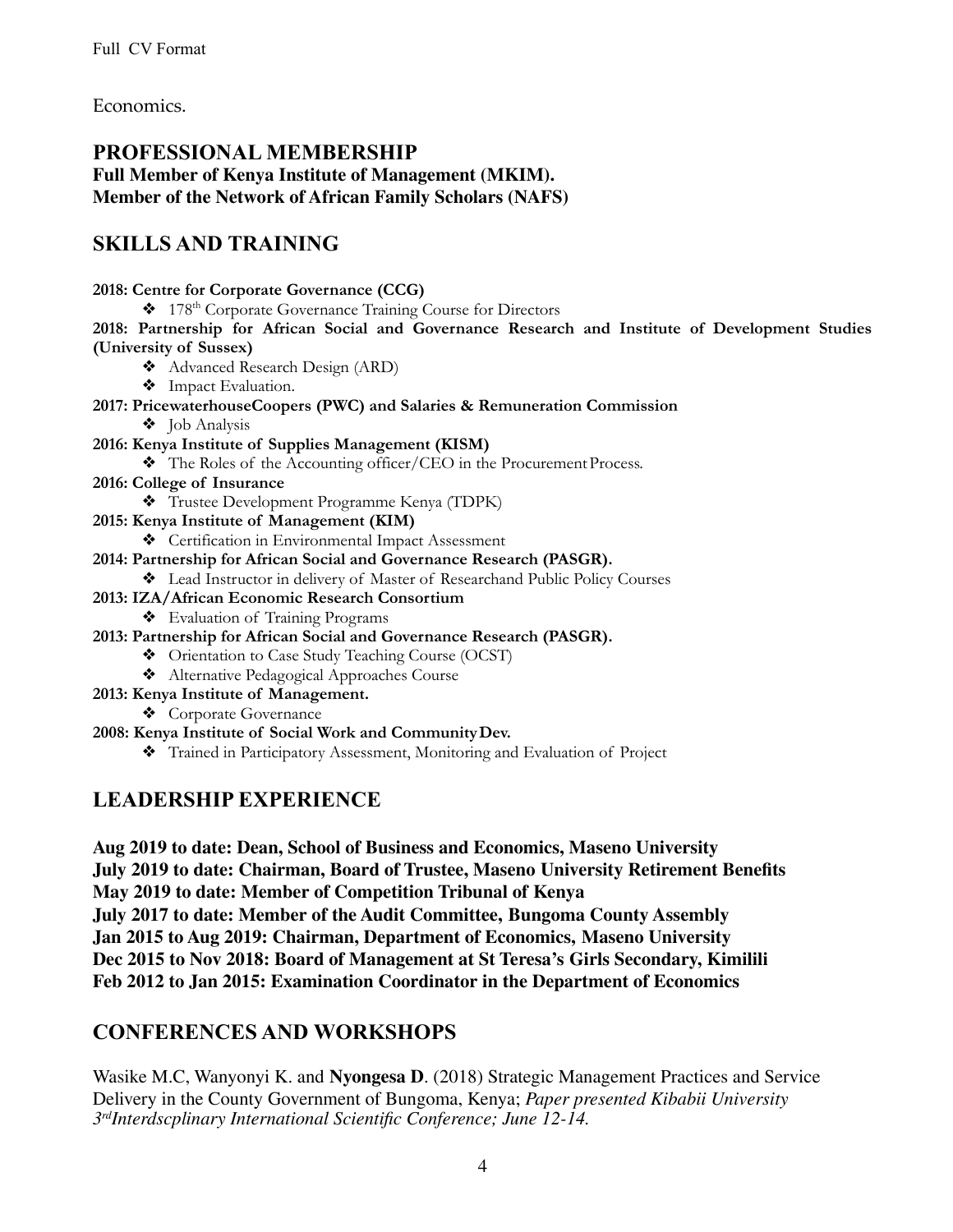**Nyongesa D**. and Njenga G. (2009), Work-Family Policies; Existence, Prospects and Challenges; *Paper presented in the CEO/HR Forum and 3rd Network of African Family Scholars (NAFS) colloquium on the 26-28 th Nov 2009 at Strathmore University.*

# **PUBLICATIONS**

Mathias A.M and **Nyongesa D.N** (2020) Determinants of Sale Response Probability and Tourism Backward Linkage with Local Micro and Small Enterprises of Kisumu County Kenya. Journal of Tourism Management Research. Vol. 7,No.2 pp 122-131. DOI: 10.18488/journal.31.2020.72.122.131

Mathias, A.M, Olielo, T. and **Nyongesa, D.N.** (2020), Moderating Effect of Tourism Business Networks on Tourism Backward Linkage with Local Micro and Small Enterprises in Kisumu County. Journal of Tourism & Management Research.Vol 5, No. 1. Pp 618-628. DOI: 10.26465/ojtmr.2018339532 [http://ottomanjournal.com/issue/2020/2020\\_vol.5issue1\\_2.pdf](http://ottomanjournal.com/issue/2020/2020_vol.5issue1_2.pdf)

Ligare, A.G., Nyongesa, D.N., & Obange, N. (2019). The Relationship Between Money Supply and Real Effective Exchange Rate *Fluctuations in Kenya. Journal of Economics and SustainableDevelopment. Vol.10,No.12[.https://www.iiste.org/Journals/index.php/JEDS/article/view/48500/50102](https://www.iiste.org/Journals/index.php/JEDS/article/view/48500/50102)DOI[:10.7176/jesd/10-12-14](https://doi.org/10.7176/jesd%2F10-12-14)*

Mwasagua P.M, Odondo, A. and **Nyongesa, D.**(2018) Public Expenditure on Agriculture and Poverty Alleviation in East African Community.International Journal of innovative Research and Advanced Studies 5(10)[http://www.ijiras.com/2018/Vol\\_5-Issue\\_10/paper\\_23.pdf](http://www.ijiras.com/2018/Vol_5-Issue_10/paper_23.pdf)

Wanyama S. M,**Nyongesa, D.** and Odondo, A. (2018) An Econometric Assessment of the Real Effective Rate Volatility in Kenya. Asian Journal of Economics, Business and Accounting 6(4) 1-14<https://doi.org/10.9734/AJEBA/2018/38007>

Wanyama S. M, Odondo, A. and **Nyongesa, D.** (2018) Real Effective Exchange Rate Volatility and its impact on foreign Direct Investment in Kenya. Asian Journal of Economics, Business and Accounting 6(4) 1-14<https://doi.org/10.9734/AJEBA/2018/38008>

Ogajo, J.N., Obange, N. And **Nyongesa, D.N.**(2017) Effect Of Interest Rates Spread On Formal Housing Growth In Kenya. International Journal of Innovative Research and Advanced Studies (IJIRAS) 4(10),[http://www.ijiras.com/2017/Vol\\_4-Issue\\_10/paper\\_32.pdf](http://www.ijiras.com/2017/Vol_4-Issue_10/paper_32.pdf)

Kametu E.N, **Nyongesa,D.N**, and Odondo (2017) An Investigation of the Relationship between Government Spending and Private Consumption in Kenya, Scholar Journal of Economics, Business and Management, 4(9):600-617

**Nyongesa N.D** (2017) Dynamics of Current Account Deficit In Kenya. International Journal of Innovative Research & Development 6 (4), 90-111

**Nyongesa D.N.**, and Omondi D. (2017) Effect of Corporate Governance practices on performance of Public Secondary Schools in Kisumu Central Sub-County Kenya The International Journal Of Business & Management 5 (2), 189-198